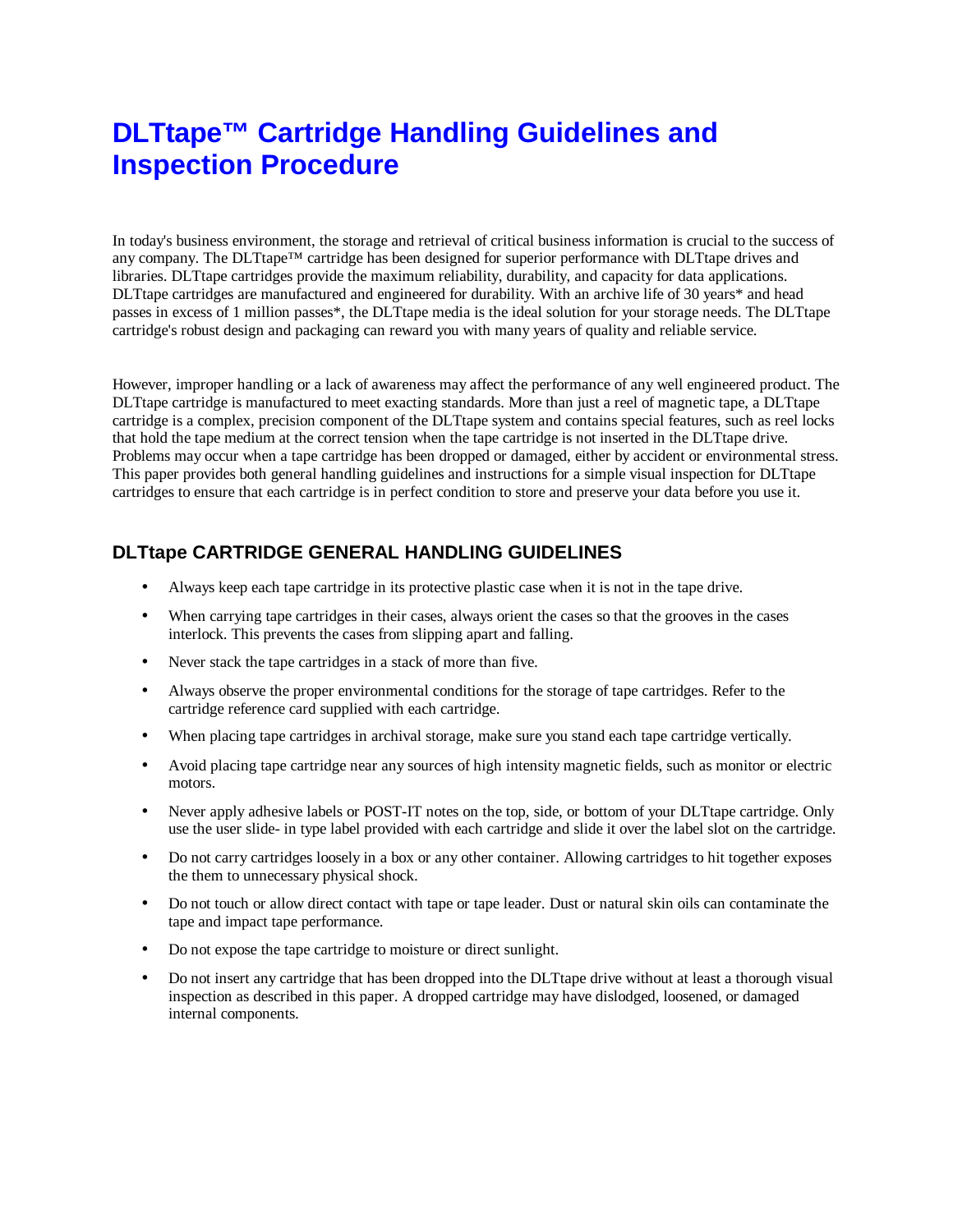## **When should you perform a visual mechanical inspection (VMI) on a DLTtape cartridge?**

You should do a VMI

- As a general practice whenever you change or load a new tape cartridge
- If a tape cartridge is dropped or subject to some hard physical shock
- If the DLTtape drive becomes inoperable after loading a tape cartridge
- If you receive a shipment of tape cartridges that show any sign of shipping damage

Follow these steps to visually inspect a DLTtape cartridge:

- 1. Remove the tape cartridge from its protective plastic case.
- 2. Look at the tape cartridge to check for any obvious cracks or other physical damage. Look for broken or missing parts.
- 3. Gently shake the tape cartridge. Listen for any rattling or sounds of any loose pieces inside the cartridge. **If you hear anything loose inside, do not use the cartridge.**



Figure 1: Location of One of the Two Reel Lock Tabs on the DLTtape

4. Hold the tape cartridge so that the end of the cartridge that is inserted into the DLTtape drive is facing you, as shown in Figure 1. You will see that there is a small opening on the left-hand side of the tape cartridge. Inside and near the center of this opening, you should see a small plastic tab. This is one of the reel locks. The reel locks can break if the cartridge is dropped. This may be the cause of any rattling sound you hear when you gently shake the tape cartridge. If this reel lock tab is not visible do not use the cartridge.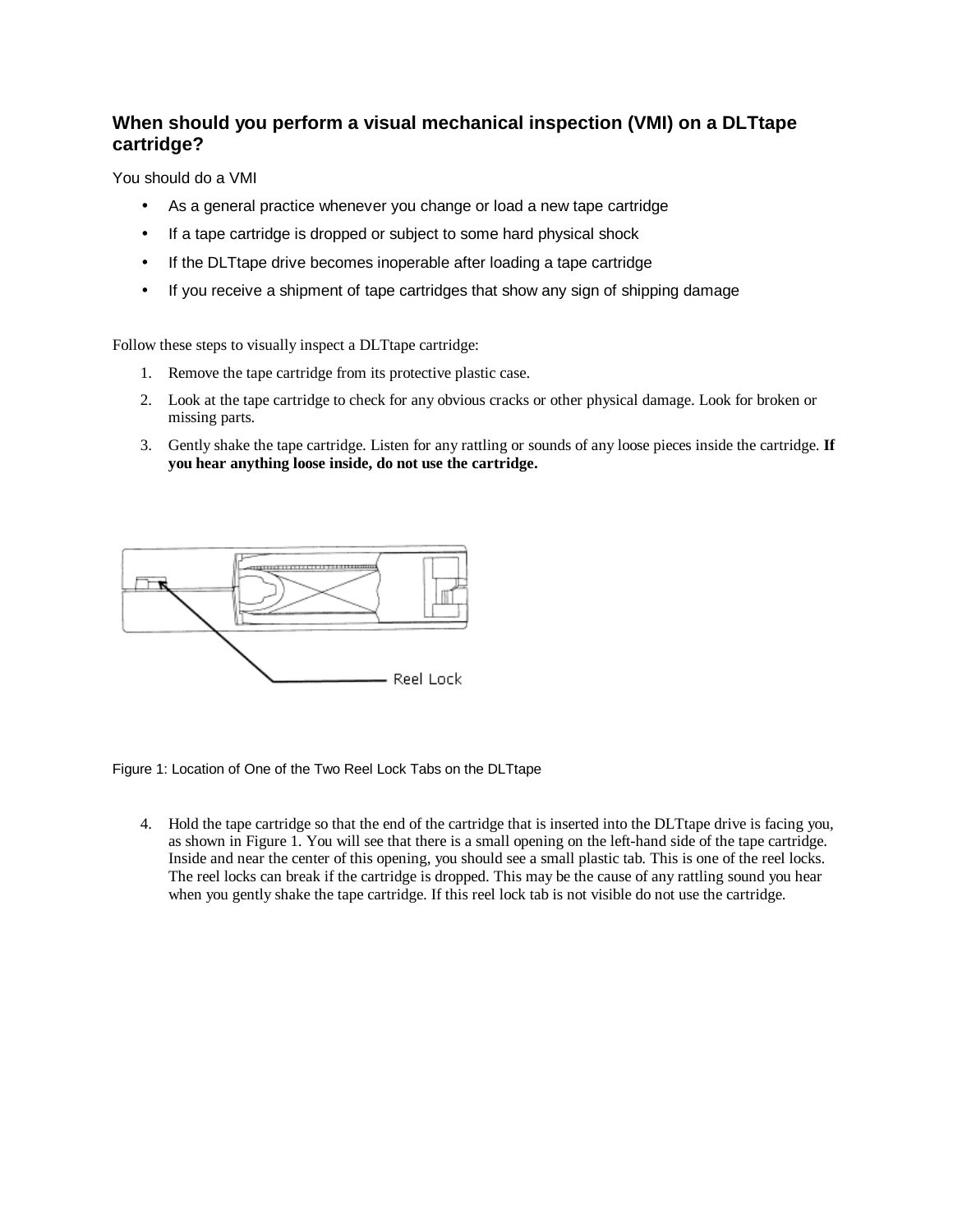

Figure 2: Location of Reel Lock Opening and Spring-Loaded Hub on Bottom of DLTtape Cartridge

5. Look at the bottom of the tape cartridge, holding it as shown in Figure 2. Check the opening indicated in Figure 2 and ensure that the small plastic tab is partially visible. This is the second reel lock. The reel locks can break if the cartridge is dropped. This may be the cause of any rattling sound you hear when you gently shake the tape cartridge. If this reel lock tab is not visible do not use the cartridge.

Also located on the bottom of the tape cartridge is the spring-loaded hub. Verify that the hub is centered within the circular opening in the tape cartridge. Gently press the hub and make sure that it springs back into place. Make sure that it ends up centered within its circular opening.



Figure 3: Opening the Door on a DLTtape Cartridge Showing Tape Leader Loop in its Correct Position

6. Ensure that the tape leader within the tape cartridge is in the correct position. To do this, you must open the tape cartridge door. Refer to Figure 3. Open the door by holding the DLTtape cartridge as shown in Figure 3.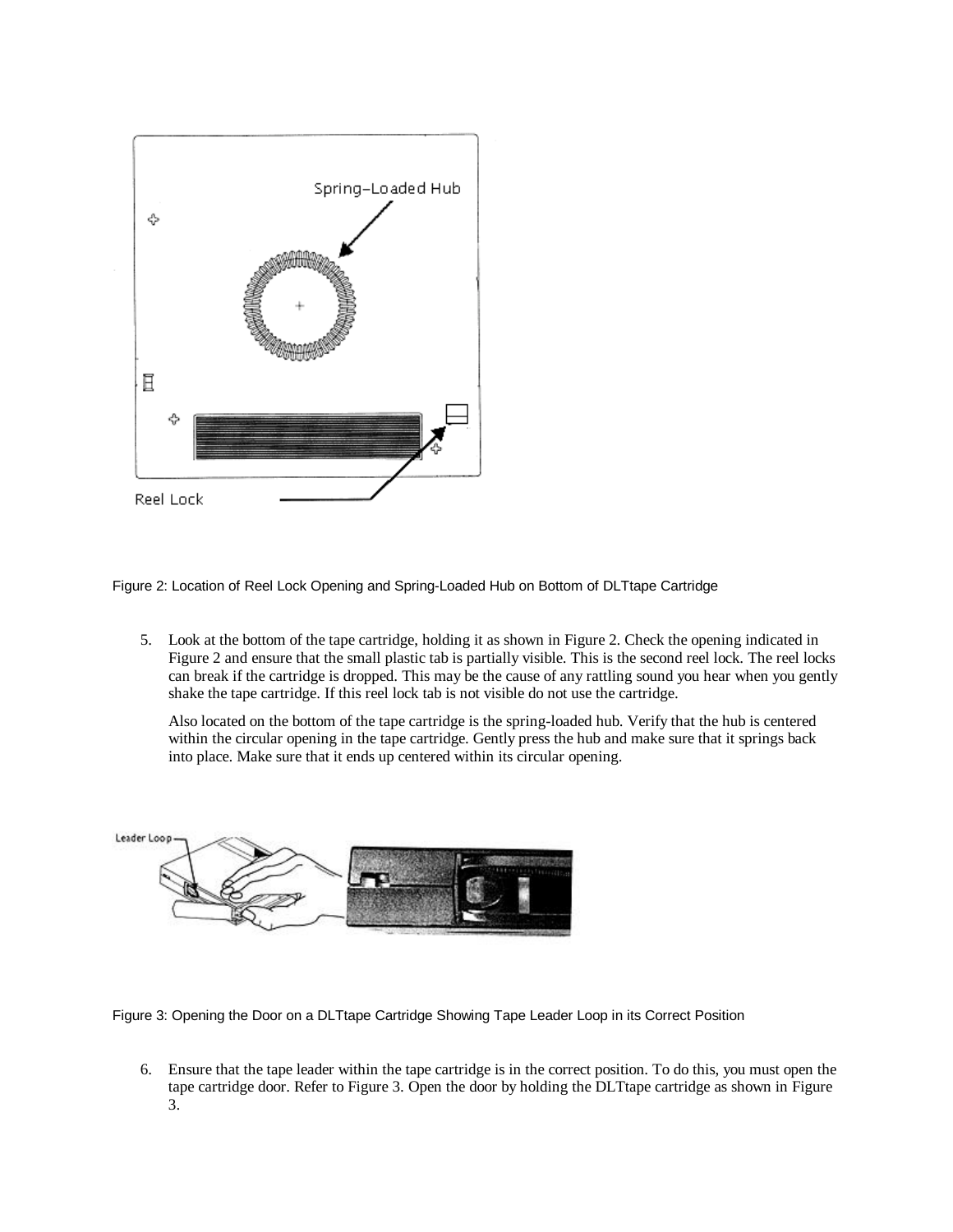On the right side corner of the tape cartridge there is a small tab in a cut-out portion of the cartridge. Using your thumb, gently lift up on the tab and swing the door open (Figure 3).

Inside the door, you will see the tape and cartridge leader loop. The loop should stick up about an eighth of an inch when viewed from the edge; the loop must be a closed loop. If the loop is torn, bent, pulled in, or not sticking up about an eighth of an inch, do not use the tape cartridge.



Example 1: "Swallowed" Tape Cartridge Leader



Example 2: Torn or Broken Leader Loop



Example 3: Tape is Loosely Wound

Figure 4: Three Examples of Tape Cartridges with Damage Visible During Visual Inspection

7. Figure 4 shows three different tape cartridge loop problems. No tape cartridge that exhibits the problems shown in the examples in Figure 4 should be used in a DLT tape system.